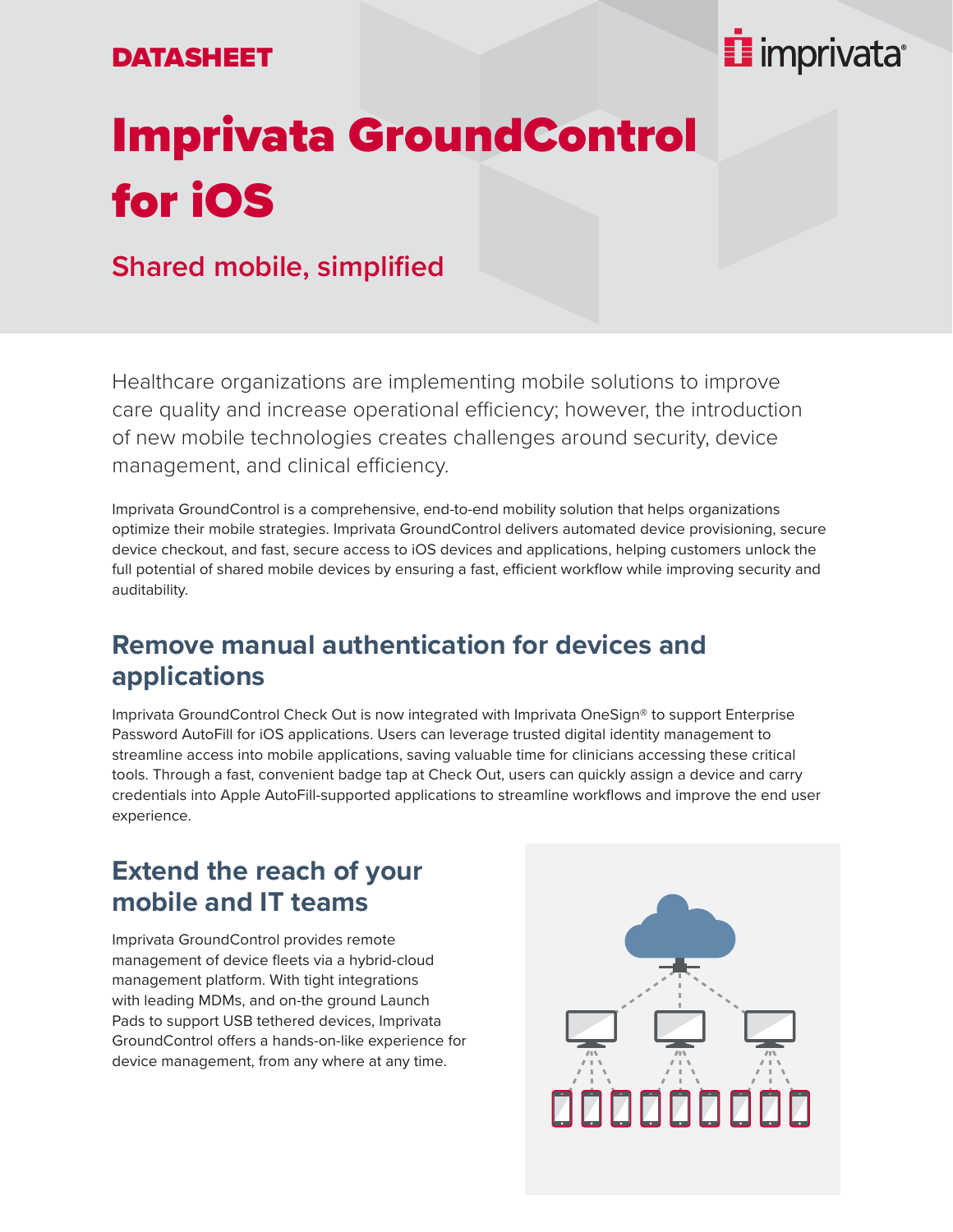With Imprivata GroundControl, IT and mobile teams have the flexibility to support everything from widereaching, scalable fleet updates to granular management of individual devices and can remove the need to physically interact with devices individually for a number of routine management tasks including:

- iOS updates
- Full erase and re-provisioning
- WiFi changes

#### **Remove management burden for clinical teams**

Often, once devices are deployed to the field, the burden of day-to-day ongoing management falls to the clinical teams, creating frustration, reducing clinical productivity, and creating a reliance on non-technical team members to preform technical tasks. Not only is this a poor use of clinical time, but it can also lead to extended periods where devices are out of commission or are unusable, leading to further lost productivity and diminishing investments.

With Imprivata GroundControl, organizations can configure automation rules and workflows which can be triggered by simply plugging the device in to an Imprivata GroundControl-managed charging station, removing burden from the clinician teams and freeing up time for IT staff. Automation workflows support critical tasks such as:

- Deliver WiFi-free updates while devices are charging
- Digitally sanitizing devices and personal information between users
- Trigger device wipe and resets for device "Self-Healing" without the need for a help desk ticket

#### **Quickly discover lost or misplaced devices**

As devices shift from floor to floor and department to department, it's critical that mobile teams keep accurate track of device inventory to not only ensure that mobile investments are being properly utilized, but also to ensure that clinical teams have the necessary tools for care delivery at all times. Tracking devices as they move throughout a hospital can be labor-intensive and time- consuming. Supporting device recovery is particularly difficult when IT teams are remote, often shifting burden to the clinical teams to manually manage inventory and track device whereabouts.

The Imprivata GroundControl hybrid-cloud management platform allows for over-the-air visibility into fleet status, down to the individual device level. Utilizing the Imprivata GroundControl Launch Pad, organizations can have complete visibility into critical device information such as where the device was last docked and who the most recent user was. Additionally, automated workflows can trigger notifications when devices have not returned or have been returned to the wrong docking station, further accelerating device recovery. Additionally, through the use of customer attributes and locations, devices can automatically take on a specific user role or MDM configuration profile, without any user interaction, further improving the end user experience without additional burden.